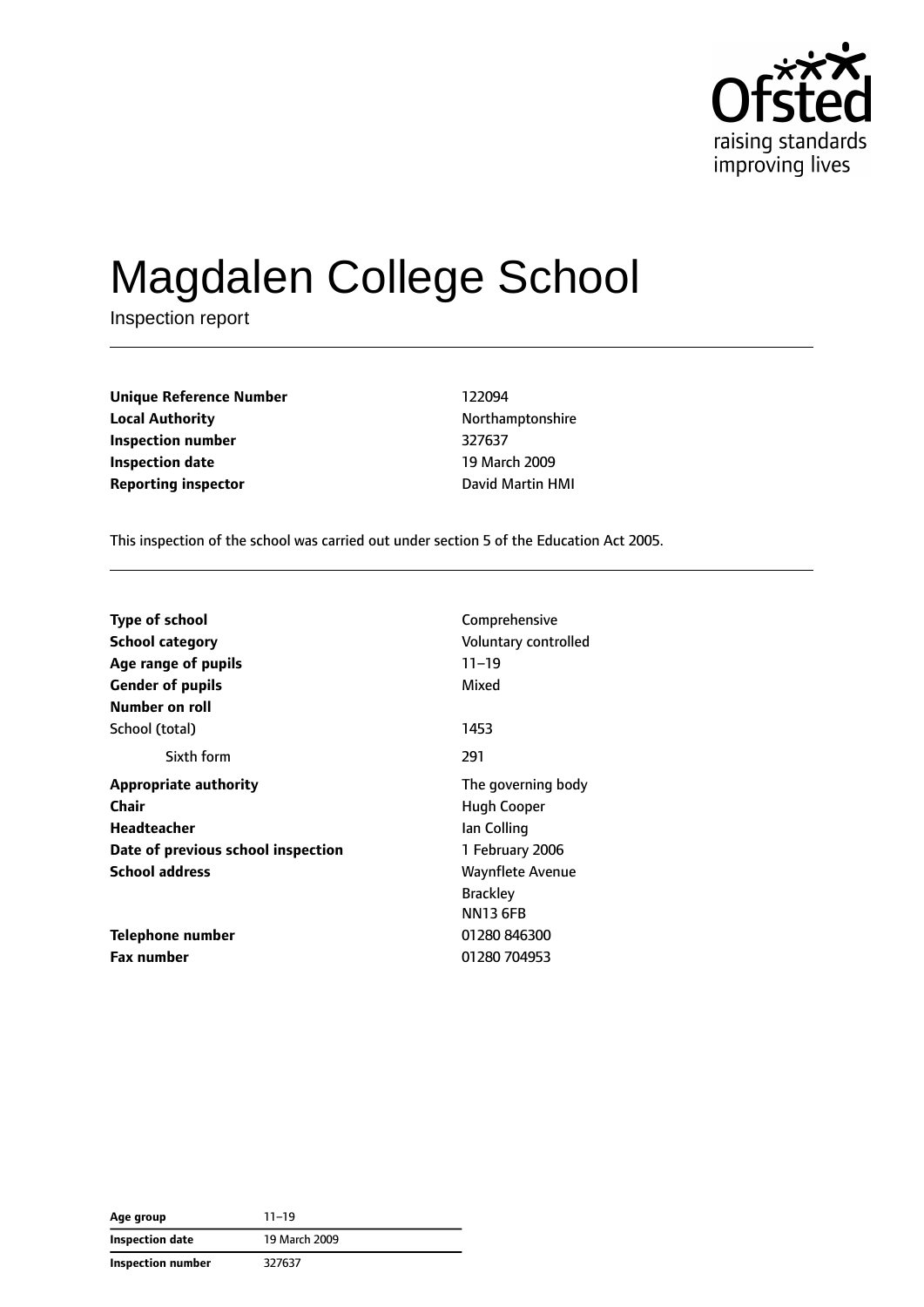.

<sup>©</sup> Crown copyright 2009

Website: www.ofsted.gov.uk

This document may be reproduced in whole or in part for non-commercial educational purposes, provided that the information quoted is reproduced without adaptation and the source and date of publication are stated.

Further copies of this report are obtainable from the school. Under the Education Act 2005, the school must provide a copy of this report free of charge to certain categories of people. A charge not exceeding the full cost of reproduction may be made for any other copies supplied.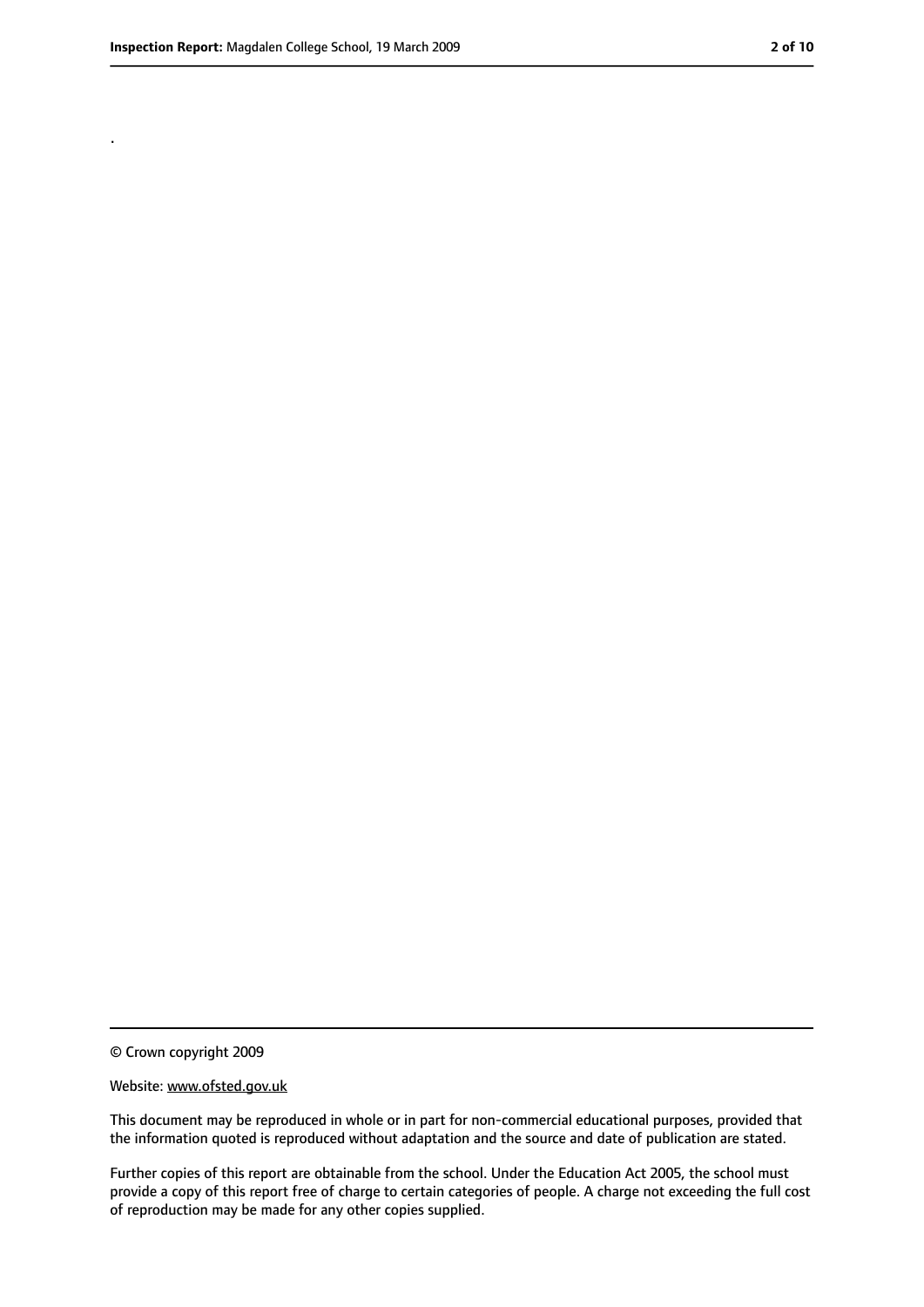# **Introduction**

The inspection was carried out by one of Her Majesty's Inspectors and one Additional Inspector. Inspectors evaluated the overall effectiveness of the school and investigated the following issues:

- how effectively the school tracks the progress of individuals, groups and cohorts of students, particularly those in Key Stage 4
- the consistency of target-setting, marking and feedback for all students as they move through the school
- the impact that middle leaders have on developing classroom practice, curriculum provision and learning outcomes
- how effectively senior managers and governors provide a strategic direction for the school and hold managers to account.

Evidence was gathered from the school's data, lesson observations including joint observations by inspectors and members of the senior leadership team, students' work and school documentation. There were meetings with students and staff including the school's senior leadership team and governors. Other aspects of the school's work were not investigated in detail, but inspectors found no evidence to suggest that the school's own assessments, as given in its self-evaluation, were not justified, and some of these aspects have been included where appropriate in the report

## **Description of the school**

The school is the only secondary school in an expanding market town. Although relatively advantaged socially and economically overall, the community also has significant areas of disadvantage. Selective and private education in the neighbouring area has some impact on the school population. The proportion of learners with learning difficulties and/or disabilities and with a statement of special educational needs is broadly average, but is higher in more recent cohorts. The great majority of students are White British and the school welcomes a small number of pupils with a range of other ethnic heritages. Significant numbers of students join the sixth form from outside the local area.

The school has specialist status in mathematics and computing. Ancient links with Magdalen College, Oxford, have been preserved, as is seen in some lovely old buildings on one site of the split-site campus.

#### **Key for inspection grades**

| Grade 1 | Outstanding  |
|---------|--------------|
| Grade 2 | Good         |
| Grade 3 | Satisfactory |
| Grade 4 | Inadequate   |
|         |              |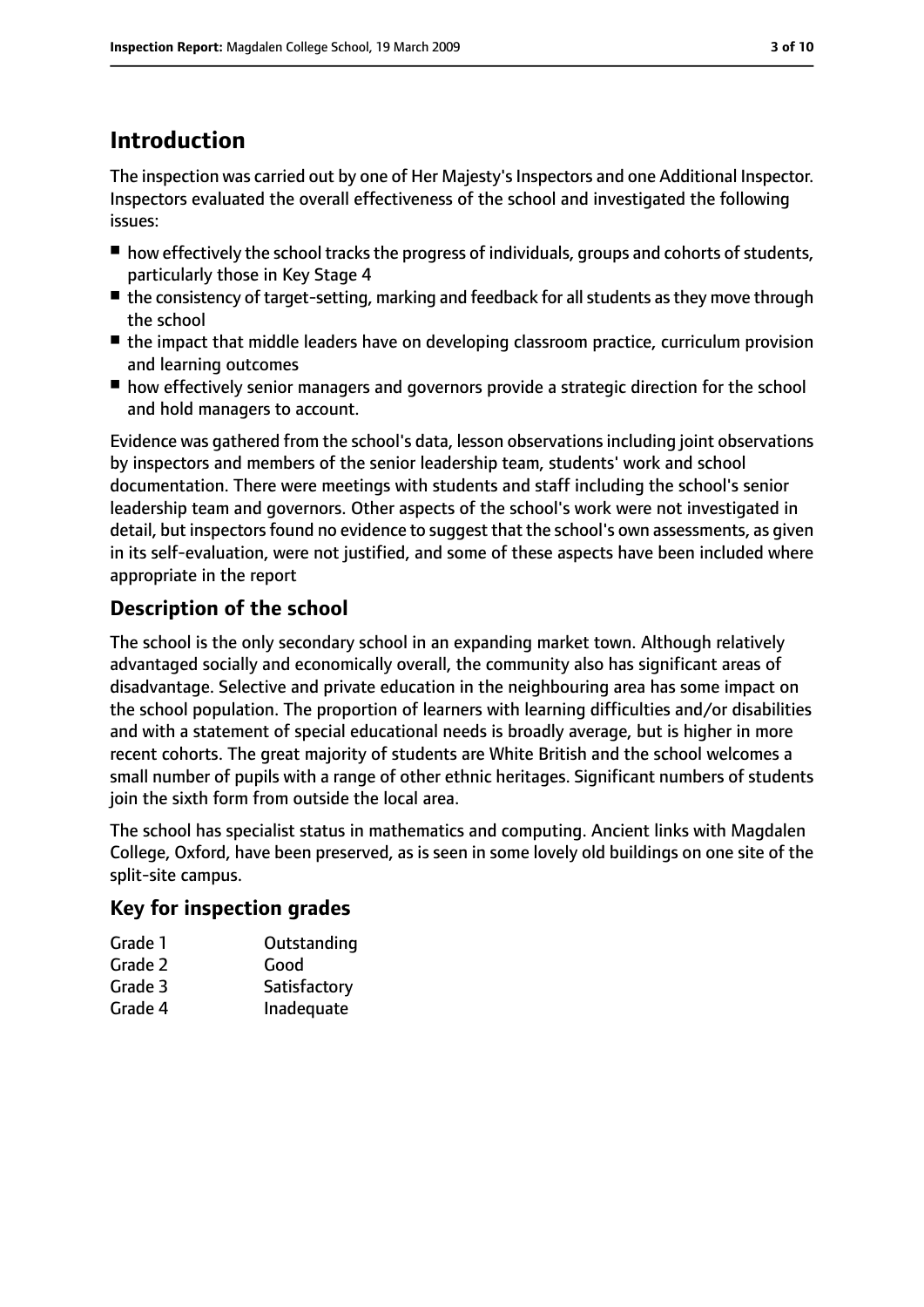### **Overall effectiveness of the school**

#### **Grade: 2**

■ Magdalen College School is a good school that has improved steadily since the last inspection and has a good capacity to continue to improve further in the future. The main reasons for this improvement lie in the outstanding quality of school self-evaluation and the excellent use of data and assessment information, an area for improvement at the last inspection. This has enabled senior and middle leaders to identify relatively weaker areas of school work and put in place intervention strategies. These strategies have been invariably successful in improving provision and outcomes for students. This is particularly true in the specialist areas of the school's work, some of which have been turned from weaknesses at the last inspection into current strengths. It is seen most clearly in the outstanding curriculum provision, which is superbly matched to students' interests and abilities. Although particularly good in the main school, plans to extend the already good provision in the sixth form are expected to provide even further opportunities for students in the school. These improvements have come about because the governors have ambitious, long-term plans for the school. They have increased their first-hand knowledge of the working of the school through subject links and the better holding of school leaders to account. The headteacher and senior leadership team have provided the vision and drive to turn this ambition into effective action. The senior team brings a wealth of complementary talents and expertise to school improvement. Good planning, based on an unwavering monitoring, evaluation and review of the school's work, has led to sustainable, and steady but sure, improvements in all areas. Middle leaders increasingly feel empowered and accountable for their areas of responsibility. Many contribute strongly to shaping improvements, although there is still inconsistency in middle leadership that leads to more variable performance across subjects than the school is prepared to accept. Senior leaders have identified these weaknesses and know how they intend to tackle them. Data are managed expertly at a whole-school level and students are tracked very carefully. Departments have been given responsibility for tracking in their own areas and feed information into the school system. At best, this is highly effective, but is another area where the school is striving for even greater consistency.

Leaders and managers, through self-evaluation, have strengthened the provision made for students. The curriculum has great breadth and is personalised to offer equal and appropriate opportunities for all. Amongst the many outstanding features are: the 'flexible learning centre' for those at risk of disaffection; the developing land-based, environmental qualifications and diploma courses; extensive tailored information and communication technology (ICT) courses; the 'creative curriculum' at Key Stage 3; and the many ways in which the school is working with a wide range of partners as a 'change school'. Many of these developments are recognised as best practice well beyond the local area. Teaching is good overall and there is some outstanding practice. Again, there is too much variability at present and some teaching that the students do not find inspiring. They stated to inspectors a preference for active learning and group activity. The management team is proactive in addressing known weaknesses through 'teaching and learning communities'. This enables the best practice to be disseminated and has had a significant impact on sharing teaching approaches between subject areas. Marking is again variable in quality, as was noted by some parents in their responses. Some teachers do not give sufficient attention to the presentation of work or helpful feedback to students on how to improve.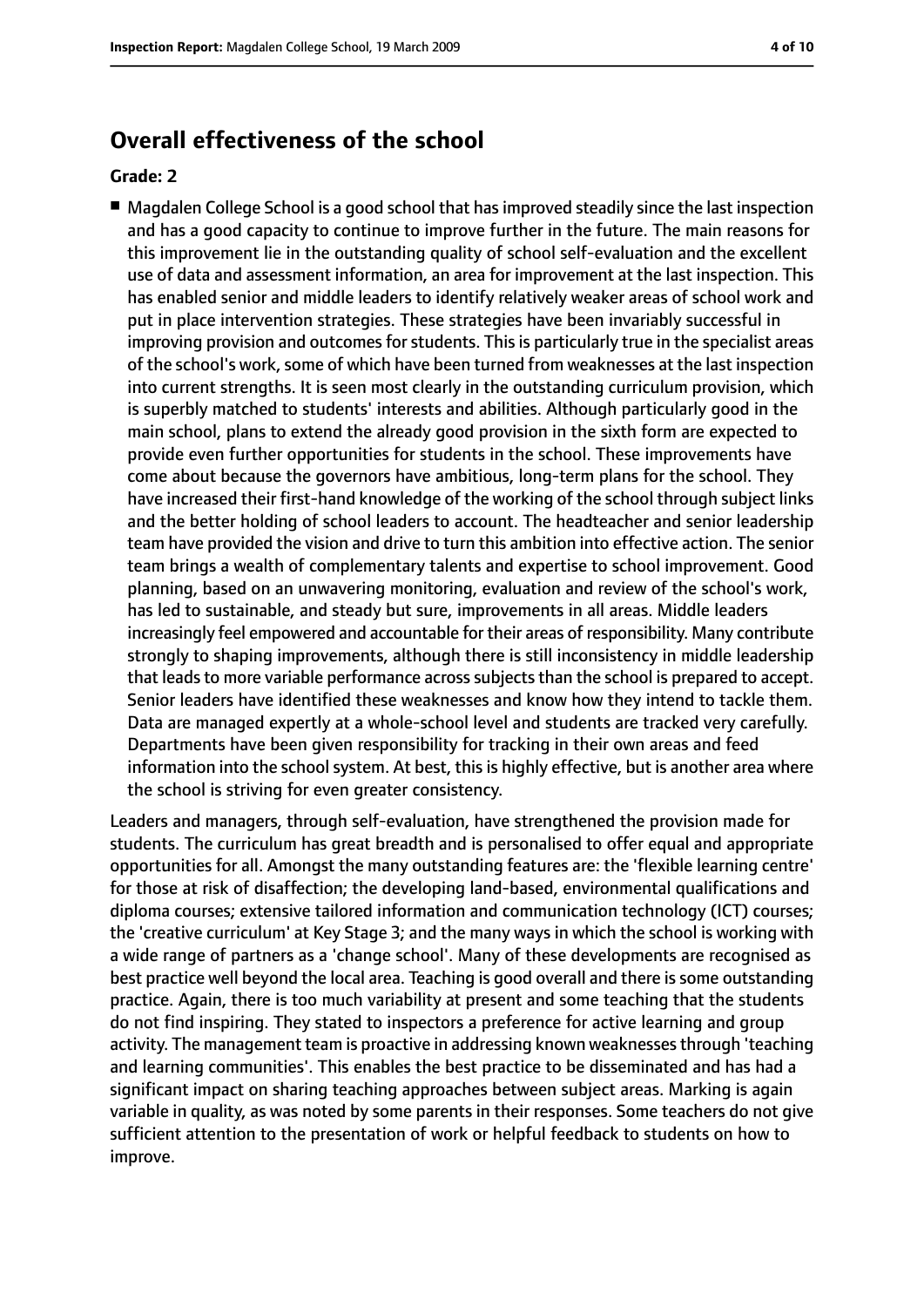Because of improvements in provision, the outcomes for students have improved, particularly in their academic achievement. Their personal development remains good, as at the time of the last inspection. Results at all key stages have progressively improved since the last inspection. Standards attained, right across the school, are above the national average. They were well above average in science at Key Stage 3 in 2008. Standards in mathematics and English were not as strong at GCSE in 2008, but interventions made in these key subjects indicate that results are on track to be to be significantly better in 2009. The school recognises that reducing the variability in standards between subjects at GCSE is the key to further improvement. Standards in the sixth form are also above average, but again with some variability between subjects. The progress that students make from their different starting points is good. This is particularly true at Key Stage 3 over the last few years, and this improvement can now also be seen at Key Stage 4. Students with learning difficulties and/or disabilities make equally good progress, and the school has narrowed the gap between the performance of boys and girls, which was an issue at the last inspection. The progress made by students in the sixth form is good, and is exceptionally strong in some subject areas. The school has been successful in meeting challenging targets, including in its specialist subject areas.

The day-to-day pastoral care and support is recognised by students as a key strength of the school. The school provides well for their good spiritual, moral, social and cultural development. The great majority of students respond positively and form excellent relationships with teachers and each other. Some parents and students told us that there is some inconsistency in the approaches to managing behaviour, resulting in a small minority who do not have such positive attitudes to their education. Inspectors saw no disruption to the lessons observed, although there was some minor off-task behaviour. Students say that they would like more of a voice in the school and to have appropriate channels through which to have a say about how the school could be improved further. Attendance remains stubbornly average despite the best efforts of the school to engage with parents and learners about the impact of absence on attainment. Students do know how to be healthy and stay safe, and large numbers thoroughly enjoy the wide range of activities that the school offers. The school's safeguarding procedures are robust. The school has a sound plan to develop community cohesion, although the faith element of this plan is less strong. The extent to which the school reaches out to the local and wider community and draws the community into school is exceptional. This can be seen through the community use of sports facilities, musical and drama productions and an array of other activities. Students are well prepared for the next stage of their education and their future lives.

Parents and carers clearly have high expectations of the school and many raised issues in their responses. Some of these were discussed anonymously with senior leaders, but are mainly issues that require to be pursued directly with the school so that they can be resolved. The school is reviewing the way it communicates with parents and carers. It is seeking to become more proactive in making others aware of the many and varied successes of its students.

#### **Effectiveness of the sixth form**

#### **Grade: 2**

Students in the sixth form attain standards that are above average. The progress that they make from their different starting points is good, and in some subjects is outstanding. These include fine art, art textiles, Spanish, sport, physical education and health and social care. Achievement in the specialist subjects of mathematics and ICT has also improved significantly. Teaching is good and assessment information is used well to set targets and to track progress. The range of courses matches students' interests well and is being expanded as part of a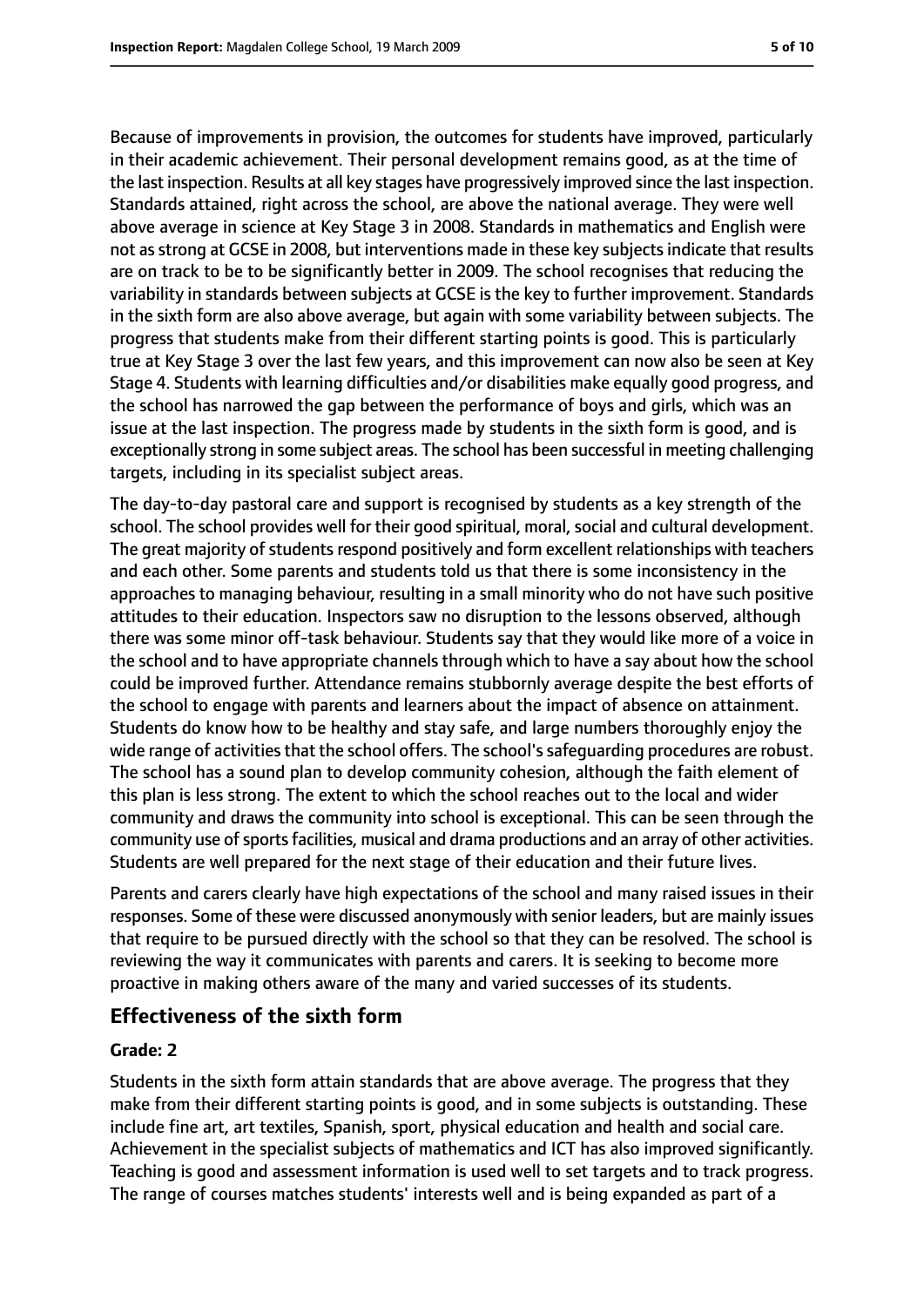partnership collaboration. The strengths in management are similar to those in the main school. Self-evaluation is thorough and accurate, the curriculum is well designed and data are used well to support intervention. The school has developed a more cohesive programme of support for the transition to higher education and other training routes in response to student feedback. Personal development in the sixth form is strong, as in the main school, but, again, students

are not given sufficient responsibility and do not have a strong voice in how the school develops.

#### **What the school should do to improve further**

- Act upon on current monitoring, evaluation and review findings in order to achieve even greater consistency in: -teaching and learning, including marking and feedback to students -middle management effectiveness.
- Increase the involvement of all students by giving more opportunities for the 'student voice' to be heard and creating opportunities for them to take greater responsibility in the school.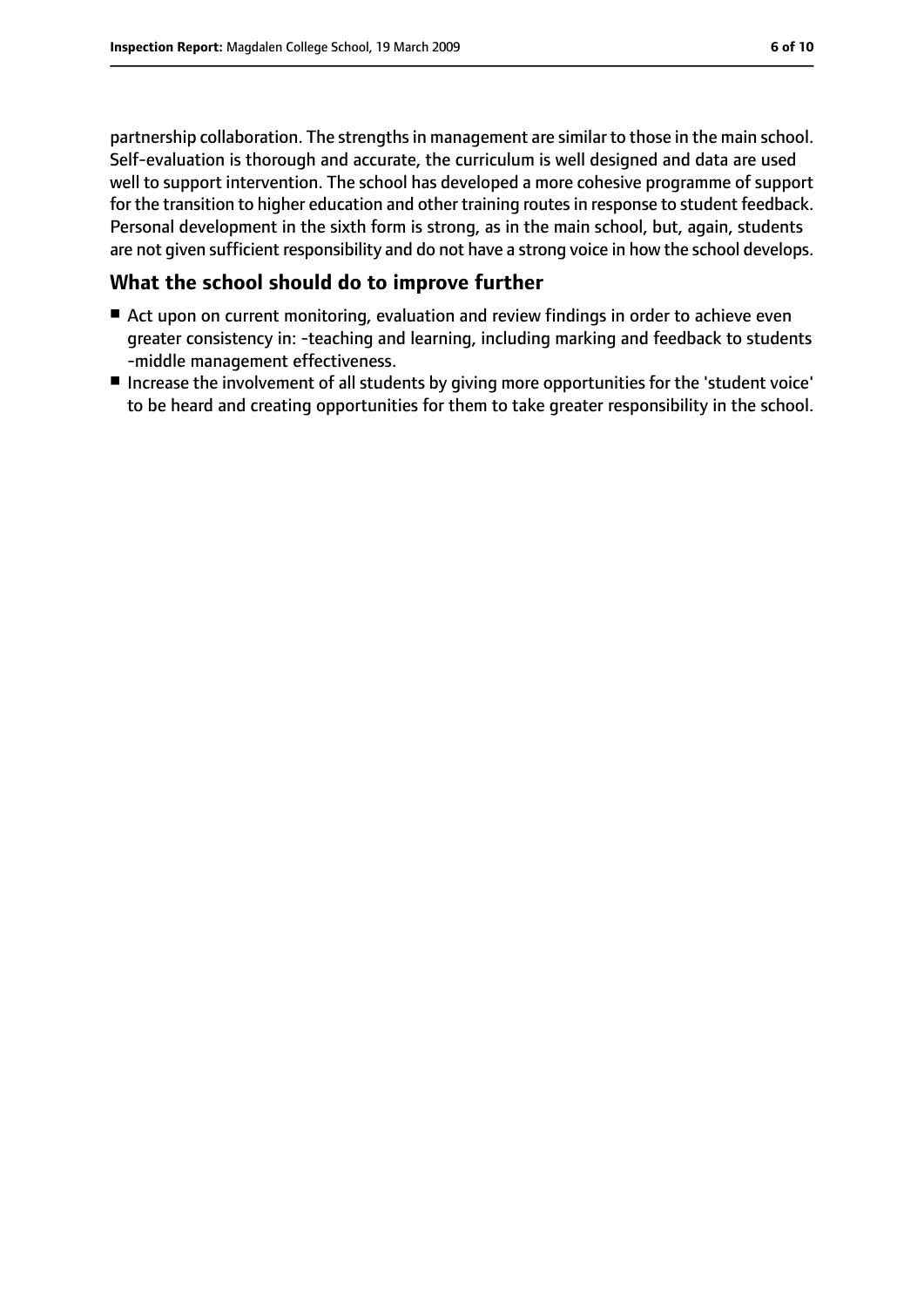**Any complaints about the inspection or the report should be made following the procedures set out in the guidance 'Complaints about school inspection', which is available from Ofsted's website: www.ofsted.gov.uk.**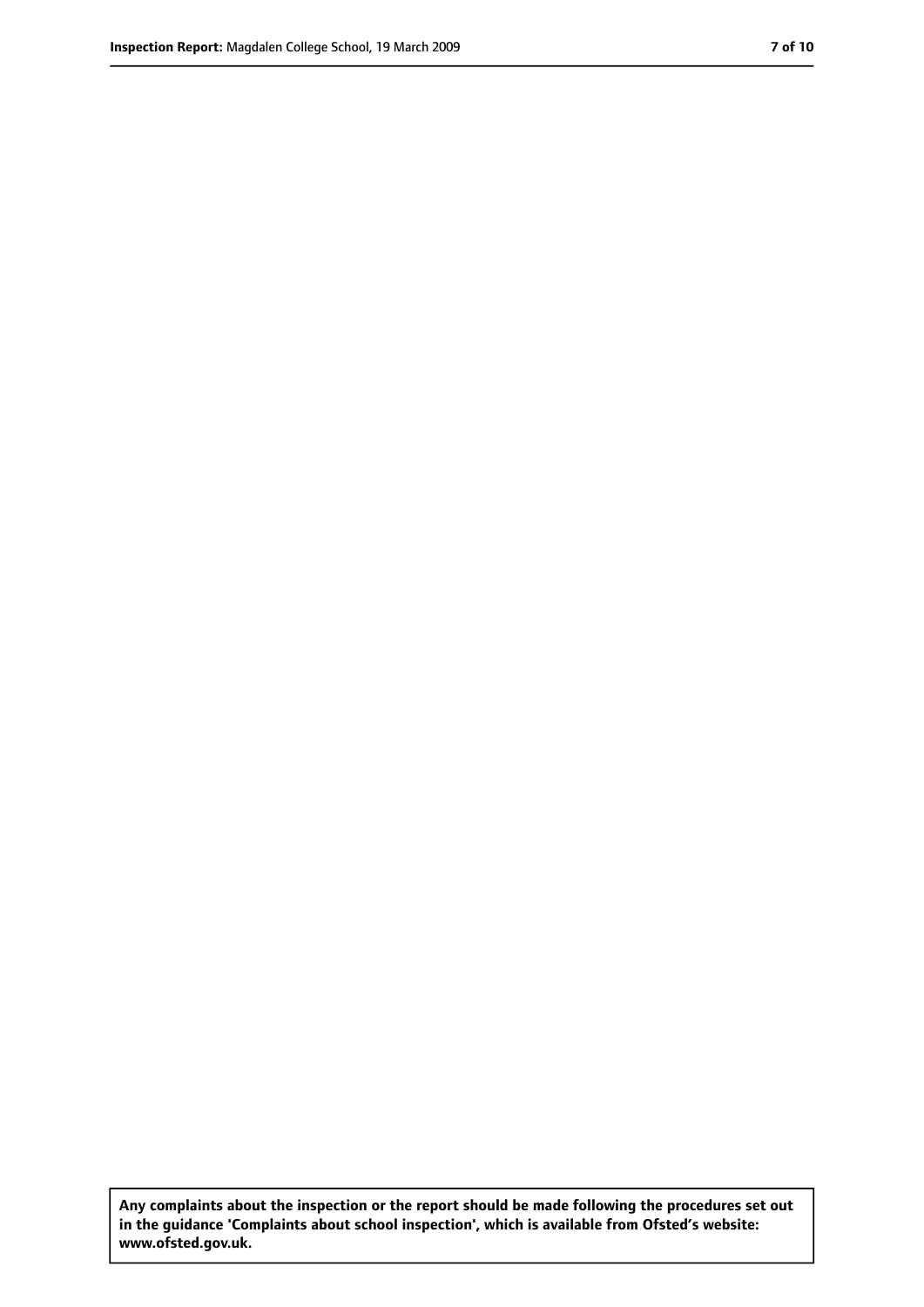# **Inspection judgements**

| Key to judgements: grade 1 is outstanding, grade 2 good, grade 3 | School         | $16-19$ |
|------------------------------------------------------------------|----------------|---------|
| satisfactory, and grade 4 inadequate                             | <b>Overall</b> |         |

#### **Overall effectiveness**

| How effective, efficient and inclusive is the provision of<br>education, integrated care and any extended services in<br>meeting the needs of learners? |     |     |
|---------------------------------------------------------------------------------------------------------------------------------------------------------|-----|-----|
| Effective steps have been taken to promote improvement since<br>the last inspection                                                                     | Yes | Yes |
| How well does the school work in partnership with others to<br>promote learners' well being?                                                            |     |     |
| The capacity to make any necessary improvements                                                                                                         |     |     |

## **Achievement and standards**

| How well do learners achieve?                                                                               |  |
|-------------------------------------------------------------------------------------------------------------|--|
| The standards <sup>1</sup> reached by learners                                                              |  |
| How well learners make progress, taking account of any<br>significant variations between groups of learners |  |
| How well learners with learning difficulties and/or disabilities<br>make progress                           |  |

#### **Annex A**

<sup>&</sup>lt;sup>1</sup>Grade 1 - Exceptionally and consistently high; Grade 2 - Generally above average with none significantly below average; Grade 3 - Broadly average to below average; Grade 4 - Exceptionally low.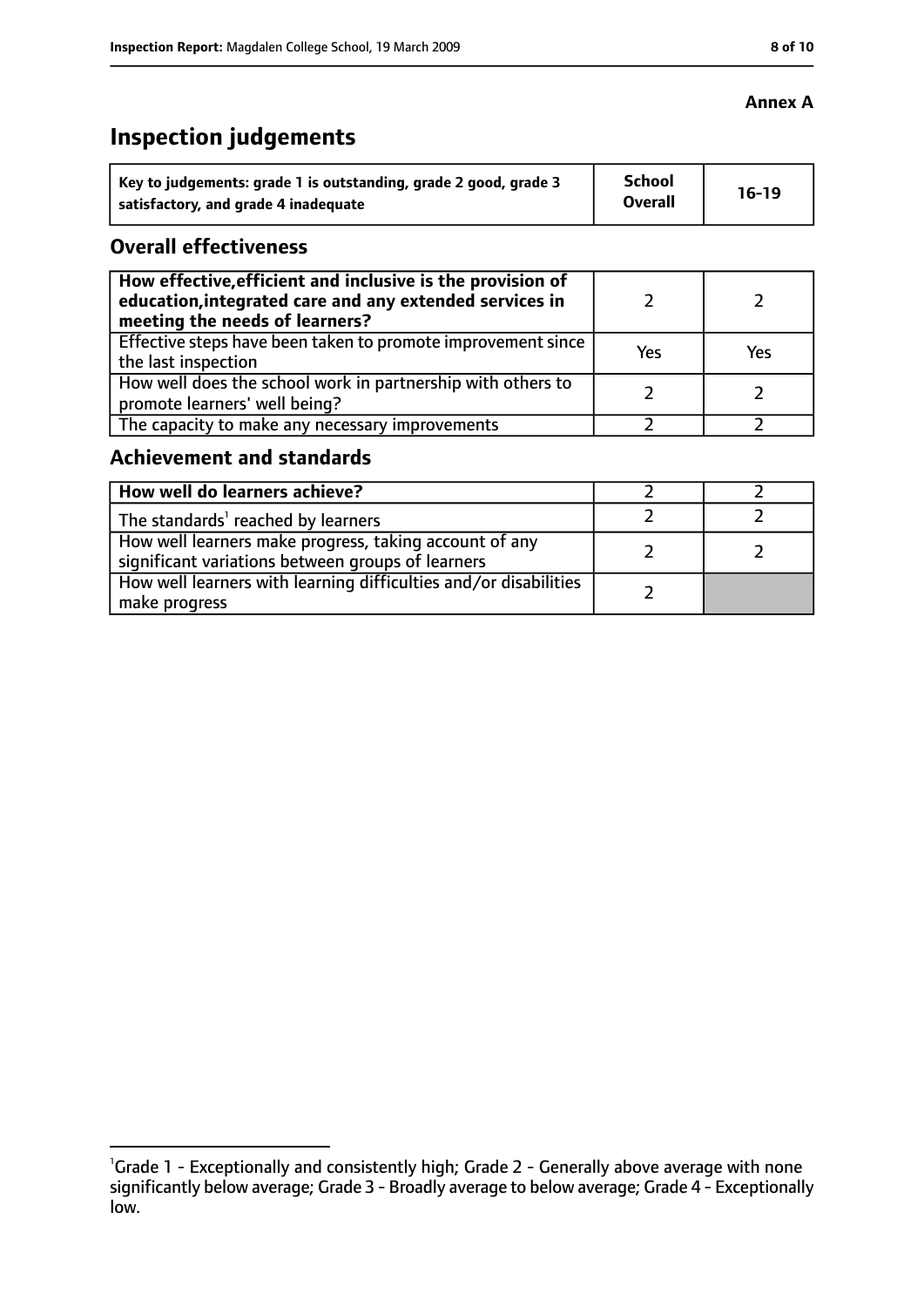## **Personal development and well-being**

| How good are the overall personal development and<br>well-being of the learners?                                 |  |
|------------------------------------------------------------------------------------------------------------------|--|
| The extent of learners' spiritual, moral, social and cultural<br>development                                     |  |
| The extent to which learners adopt healthy lifestyles                                                            |  |
| The extent to which learners adopt safe practices                                                                |  |
| The extent to which learners enjoy their education                                                               |  |
| The attendance of learners                                                                                       |  |
| The behaviour of learners                                                                                        |  |
| The extent to which learners make a positive contribution to<br>the community                                    |  |
| How well learners develop workplace and other skills that will<br>contribute to their future economic well-being |  |

# **The quality of provision**

| $\mid$ How effective are teaching and learning in meeting the<br>full range of learners' needs?       |  |
|-------------------------------------------------------------------------------------------------------|--|
| How well do the curriculum and other activities meet the range<br>of needs and interests of learners? |  |
| How well are learners cared for, quided and supported?                                                |  |

# **Leadership and management**

| How effective are leadership and management in raising<br>achievement and supporting all learners? | フ             |     |
|----------------------------------------------------------------------------------------------------|---------------|-----|
| How effectively leaders and managers at all levels set clear                                       |               |     |
| direction leading to improvement and promote high quality of                                       | 2             |     |
| care and education                                                                                 |               |     |
| How effectively leaders and managers use challenging targets                                       | $\mathcal{P}$ |     |
| to raise standards                                                                                 |               |     |
| The effectiveness of the school's self-evaluation                                                  |               |     |
| How well equality of opportunity is promoted and discrimination                                    | $\mathcal{P}$ |     |
| eliminated                                                                                         |               |     |
| How well does the school contribute to community cohesion?                                         | ξ             |     |
| How effectively and efficiently resources, including staff, are                                    | $\mathcal{P}$ |     |
| deployed to achieve value for money                                                                |               |     |
| The extent to which governors and other supervisory boards                                         | 2             |     |
| discharge their responsibilities                                                                   |               |     |
| Do procedures for safeguarding learners meet current                                               | Yes           | Yes |
| qovernment requirements?                                                                           |               |     |
| Does this school require special measures?                                                         | No            |     |
| Does this school require a notice to improve?                                                      | No            |     |